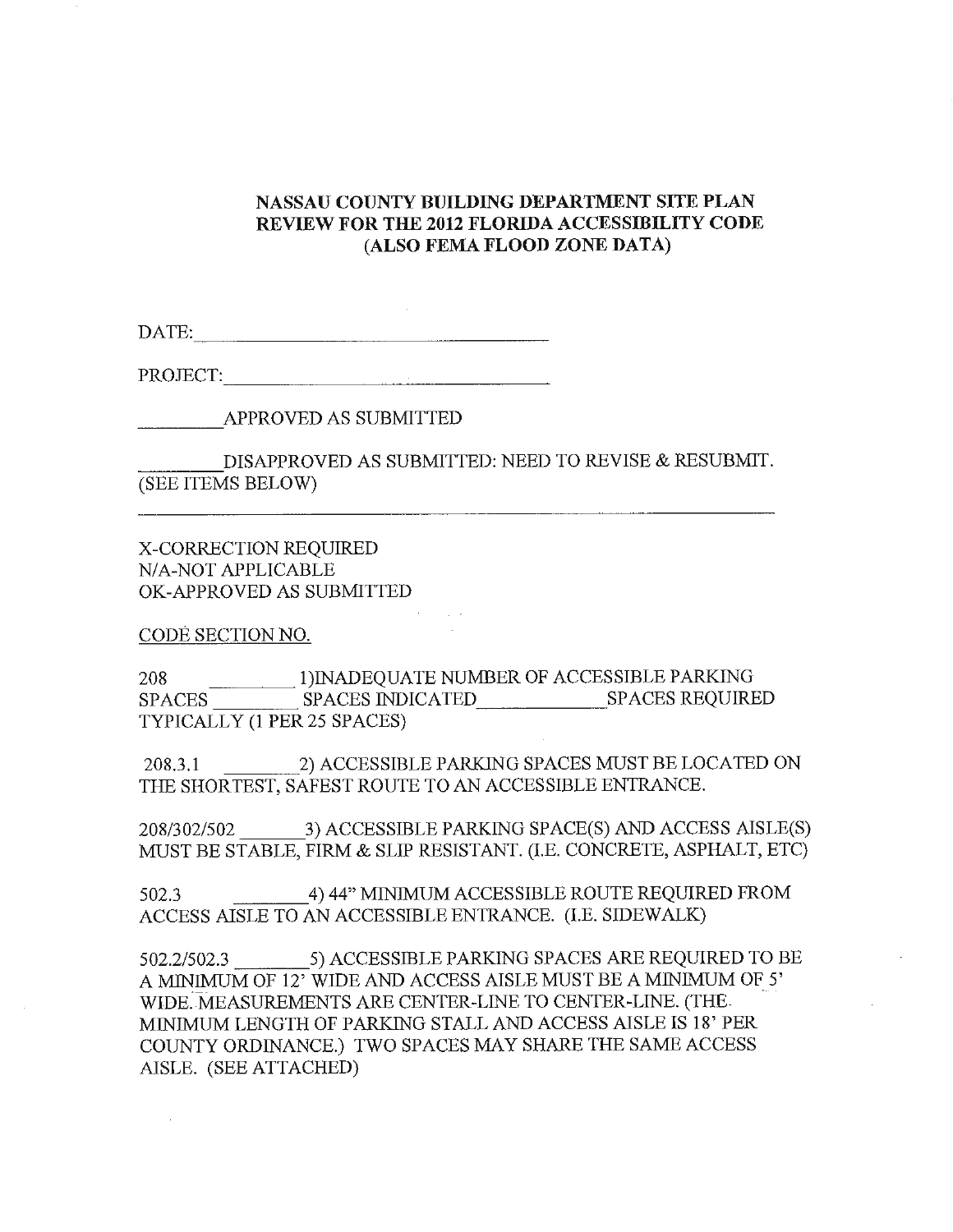502.6 \_\_\_\_ 6) PROVIDE HANDICAP SIGNAGE AT EACH ACCESSIBLE PARKING STALL 12"x18" TO READ: "PARKING BY DISABLED PERMIT ONLY" (60" MINIMUM TO BOTTOM OF PRIMARY SIGN) & PROVIDE A \$250.00 FINE PER COUNTY ORDINANCE 2001-22.

502.4 \_\_\_\_\_ 7) MAXIMUM SLOPE REQUIRED IN (ALL DIRECTIONS) ON HANDICAP ACCESSIBLE PARKING SPACE(S) AND ACCESS AISLE(S). (RA TIO 1 :48) (PROVIDE ELEVATIONS TO INDICATE COMPLIANCE)

402/403 \_\_\_\_ 8) SLOPE ON AN ACCESSIBLE ROUTE GREATER THAN 1 :20 IS A RAMP AND MUST COMPLY WITH 405. (ANY CROSS SLOPE CANNOT **EXCEED 1:48)** 

406 9) CURB RAMP(S) MUST COMPLY WITH 406 AND SLOPE ON FLARED SIDES CANNOT EXCEED A RATION OF 1:12. \_\_\_\_\_ A. PROVIDE CURB RAMP AT SIDEWALK/ACCESS AISLE

B. CURB RAMP(S) ON SITE PLAN DO NOT MEET ABOVE REQUIREMENTS.

403/405 \_\_\_\_ 10. PROVIDE RAMP IN THE ACCESSIBLE ROUTE DUE TO CHANGES IN ELEVATIONS IN ACCORDANCE WITH 405 WITH THE LEAST SLOPE POSSIBLE. (MAXIMUM SLOPE 1:12-1:16 SLOPE RECOMMENDED) (OR PROVIDE A SLOPE OF 1:20 OR LESS  $\&$  THEN 405 DOES NOT APPLY)  $\cdot$ 

405.7.3 11. PROVIDE 60" STRAIGHT AND LEVEL LANDING AT THE BOTTOM OF RAMP(S). (NOT TO EXCEED 1:48 CROSS SLOPE)

405.7.4 \_\_\_\_ 12. PROVIDE 60"X 60" LEVEL LANDING AT CHANGE OF DIRECTION IN RAMP. (NOT TO EXCEED 1 :48 CROSS SLOPE)

404 \_\_\_\_ 13. PROVIDE LEVEL LANDING AT EXTERIOR DOORS. (NOT TO EXCEED 1 :48 CROSS SLOPE)

405.8/505 \_\_\_ 14. PROVIDE HANDRAILS ON BOTH SIDES OF RAMP IF RAMP RUN HAS A RISE GREATER THAN 6".

405.9 **15. PROVIDE EDGE PROTECTION AT RAMPS &** LANDINGS WITH DROP-OFFS. (NOT REQUIRED WITH 1:20 OR LESS SLOPE)

502.4 **16. CURB RAMP CANNOT BE LOCATED IN HANDICAP** ACCESSIBLE PARKING SPACE OR ACCESS AISLE.

206.2.2 17. PROVIDE AT LEAST ONE ACCESSIBLE ROUTE TO ALL ACCESSIBLE BUILDINGS THAT ARE ON THE SAME SITE. (I.E. 36" WIDE SIDEWALK)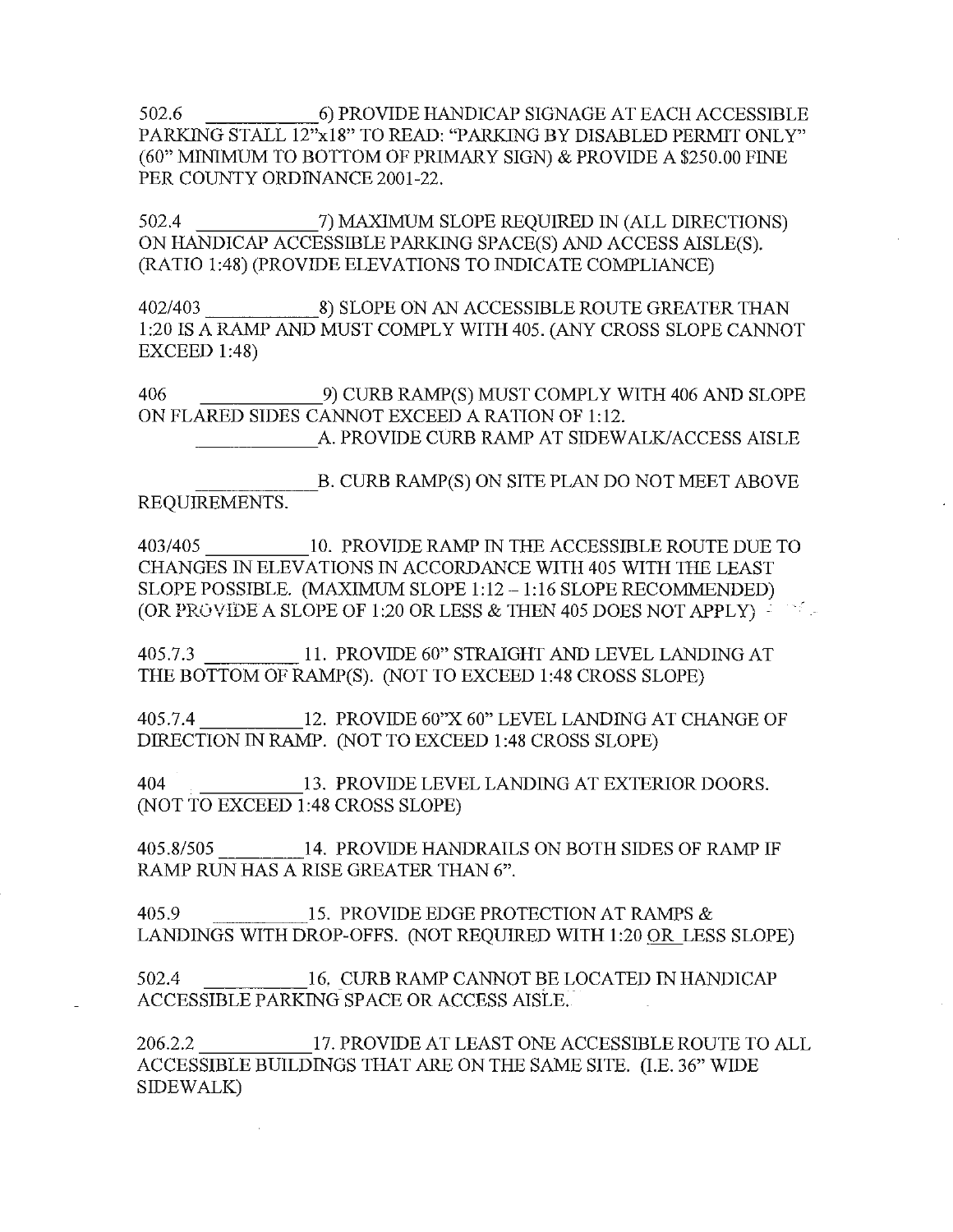106/406.8/705 \_\_\_ 18. PROVIDE DETECTABLE WARNINGS AT VEHICULAR WAY CROSSWALK-CURBRAMPS, ETC. (24" IN DEPTH X WIDTH OF RAMP/ WALKWAY) SPECIFY THE "TRUNCATED DOME" DESIGN "IN-LINE" PATTERN, BRIGHT YELLOW OR BRICK RED COLOR PREFERRED.

1 AT LENN, BRIGHT TELLOW <u>ON </u>BRICK RED COLOR FREFERRED.<br>19. NEED TO CLEARLY INDICATE PROPOSED<br>ELEVATIONS OF THE ACCESSIBLE ROUTE, ACCESSIBLE PARKING SPACE(S), ACCESS AISLE(S) AND OTHER BUILDING(S) ON SITE PLAN

20. OTHER:  $\overline{a}$ 

\*NOTE: DETECTABLE WARNINGS SHOULD BE THE "TRUNCATED DOME" DESIGN PER SECTION 705. (BRIGHT YELLOW IN COLOR) OR (BRICK RED COLOR, RECOMMENDED) "IN-LINE" PATTERN PREFERRED".

\*NOTE: THIS CHECKLIST HAS BEEN PROVIDED TO ASSIST OUR CUSTOMERS AND HAS HI-LIGHTED MOST REQUIREMENTS RELATED TO MAKING YOUR SITE ACCESSIBLE. HOWEVER, NOT-ALL ACCESSIBILITY REQUIREMENTS PERTAINING TO YOUR SITE MAY BE LISTED HERE.